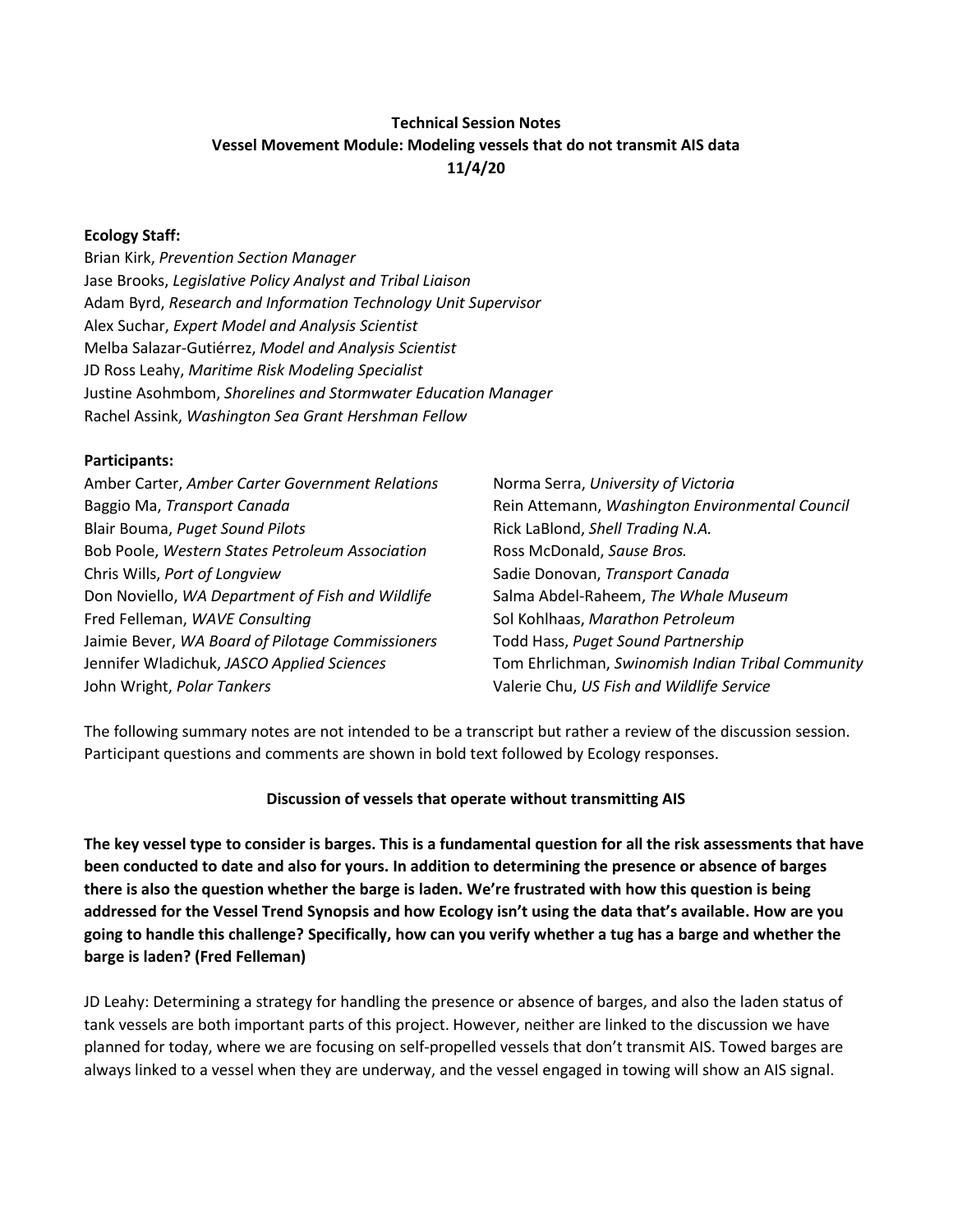Alex Suchar: Our current focus is to make sure we can model how vessels are moving in the system. We have AIS information coming from the towing vessels, which allows us to model routes. You are right that there is a need to figure out how to model whether a barge is there or not, and that is on our list, but we haven't dug into it yet. I'm sure we'll have future discussions on this. We want to model it in a way that makes sense based on the data available.

#### **There are various types of government vessels that don't transmit AIS or do so at their discretion. (Blair Bouma)**

JD Leahy: My understanding is that a few years ago the US Navy undertook a policy change where they would transmit AIS in coastal waters. Have you noticed a change in Navy vessels using AIS more than they used to?

#### **They do transmit more, but you can't assume they transmit all the time. Same with the Coast Guard, Customs and Border Patrol and a few others. (Blair Bouma)**

# **I'd just note that military vessels are usually able to be identified by numbers displayed, not names. Canadian military boats are more likely named. It is also my understanding is the new WDFW regulations will require all whale watching vessels to have AIS. (Fred Felleman)**

JD Leahy: I did see that in the draft rules as well. It's a couple years out but it could be an interesting opportunity to validate some assumptions that we put into place.

# **Another vessel type to look at is passenger vessels, in particular whale watching vessels. In Canada we have a bunch of small inflatable ones that are under 8 meters long. Some of them may voluntarily carry AIS. I think similar rules exist in the US, but Canadian regulations are weight and passenger dependent. (Norma Serra)**

JD Leahy: That's an interesting one because there are a fair number of small whale watch vessels that do transmit and others that do not. I'm interested to hear from others about the US whale watching fleets and what percentage don't use AIS.

## **I'm with the Fish and Wildlife Service, and I don't know too much about whale watching but I do know about toxicology. What biological or ecological impacts are you considering in your model? (Valerie Chu)**

JD Leahy: More information on this topic is available in previous presentations, as this isn't our focus today. We are tasked with assessing oil spill risk, and we are focusing on oil type, location, and consequence.

*Supplementary information: The output of this model will be the quantity, type, and location of simulated oil spills generated by the model. Those outputs could be used for deeper analysis as appropriate. Additional information on this topic can be found in [this 4 minute clip](https://youtu.be/6pWLujD83y4?t=2276) from our July presentation on modeling approach.*

## **Are the ships that pull log booms regularly AIS-reporting ships? (Tom Ehrlichman)**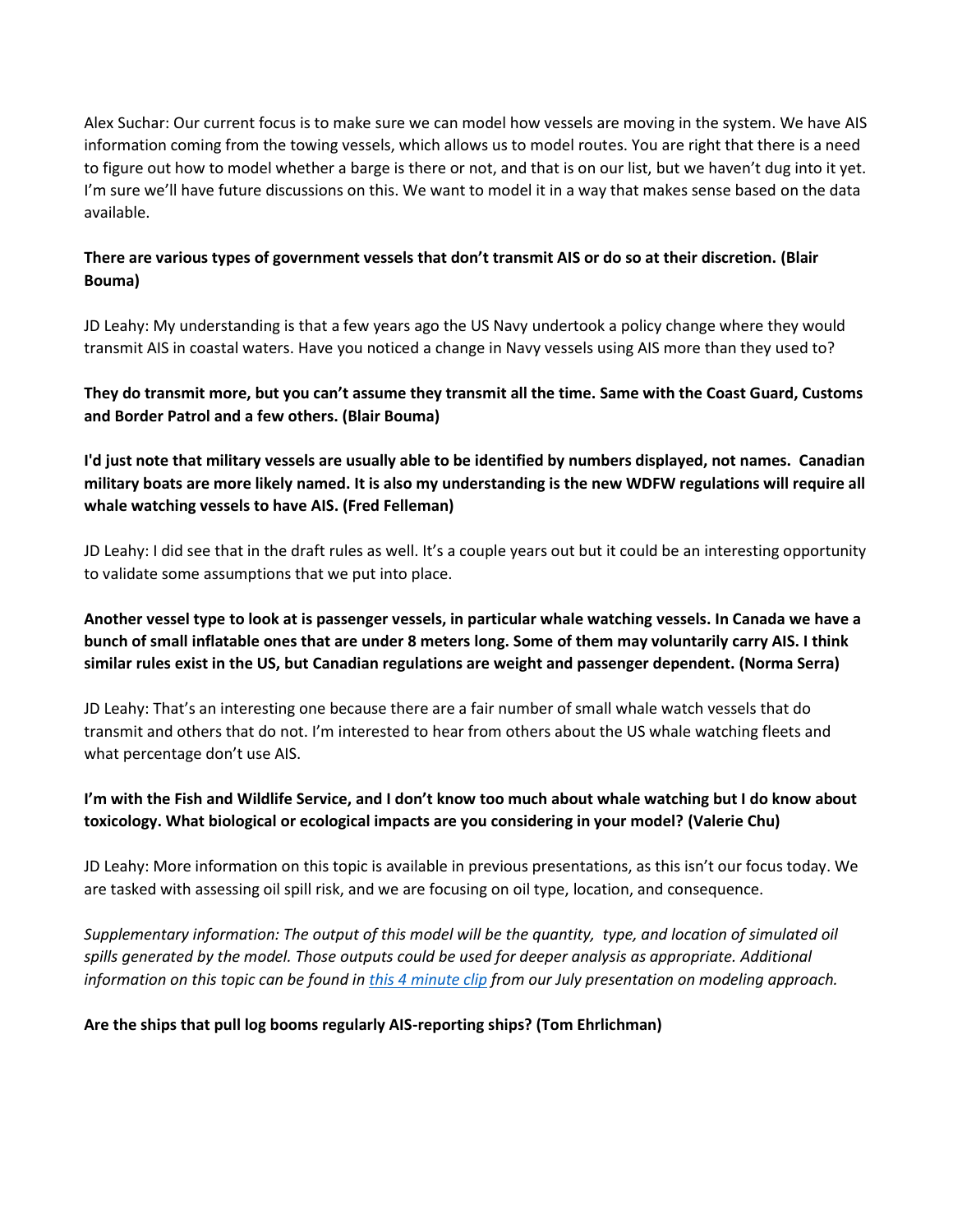JD Leahy: Tugs over 26 feet in the US are required to transmit AIS. I think there are some smaller tugs that move log booms around in areas that you may be concerned with, but I'm not positive about that. There may be smaller tugs out there that aren't transmitting.

**Blair Bouma: With the log towing, just about always in our areas, they do transmit AIS. An exception is the small "log broncs" that put together the rafts. The tugs that pull logs around are almost always transmitting AIS.**

**Thank you for including tribal fishing vessels (non-AIS) as a vessel type in your study. These vessels are perhaps best regarded as distinct types or groups of vessels based on the tribal origin; vessels of one particular tribe will tend to originate and end their trips from specific locations (tribal docks or particular marinas) on a repeat basis. Thus, breaking out "tribal fishing vessels" into subgroups identified by tribe should help you plot origin and return home base for particular sets of those vessels. As to destinations and routes, tribal data and fish tickets will be a good way to review and make judgments about cyclical or seasonal patterns of destinations, and also likely congregations of tribal vessels during fishery openings. (Tom Ehrlichman)**

### **Can you provide a recap of what you do after each of these webinars? When you take in this info, how is it synthesized or addressed? (Tom Ehrlichman)**

JD Leahy: After these sessions we talk through what happened and the suggestions made. Some of these are things we revisit again when we dig deeper into a given topic, and some are things we mark for further investigation. We also take notes so we have a record of these conversations, and those will be posted for people to come back to. The November 19<sup>th</sup> webinar, on Vessel Movement Module Updates, will include an update and summary of these conversations and comments. In addition, we are writing everything into a comprehensive document so that people can see how we are addressing things.

**Is there an opportunity after these webinars to have further discussion about some of these topics? You are going to have to make some choices and get creative within your resources to put together a picture of non-AIS vessels. You are going to make decisions about how much time you spend on this and we have an interest in seeing an accurate portrayal of our fishery. At what point will you have a decision on if you are portraying Swinomish fishing vessels, and when can we provide input on that decision? What's your plan on when you are making those preliminary decisions? (Tom Ehrlichman)**

JD Leahy: All those details will be provided in that summary documentation which will be available for people to provide feedback on. Some topics we will also cover at the upcoming vessel movement presentation, and there will be time to provide feedback after those. As you mention, we have to balance the workload and be careful with how deep we dig into specific components that could be research projects in their own right. Our framework-based approach to this project gives us the flexibility to create placeholders within the model, and wait to take the time to flesh it out until later. This is going to be an iterative process.

Adam Byrd: One of the advantages of this effort is that we are developing a living product, so throughout the years we are going to be refining and making changes. We are trying to maintain flexibility in how we are designing and implementing everything.